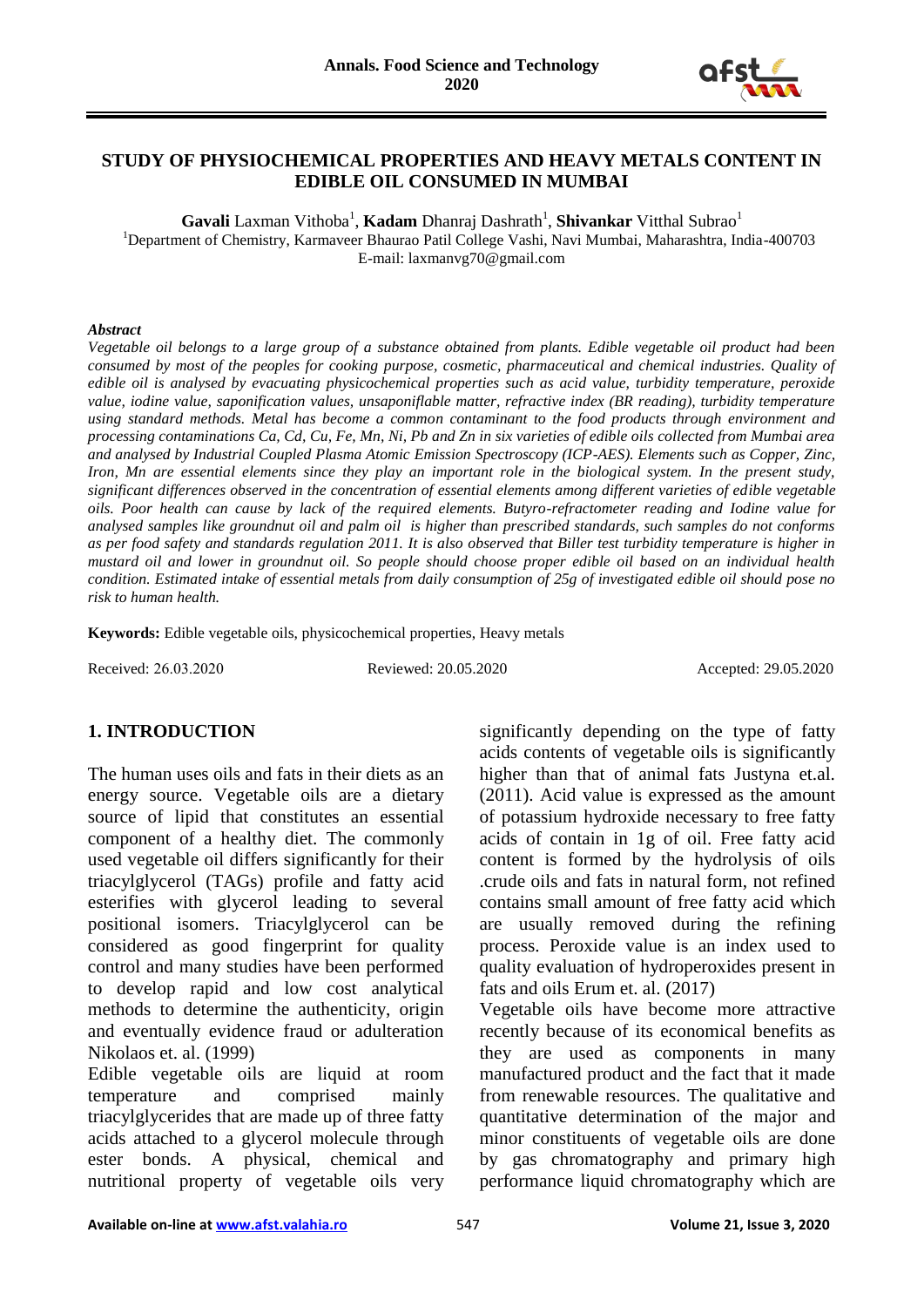

the two techniques widely applied for analysis of edible oils and fats (Erum et. al.). The metal contents of blood are gaining important because of toxicological as well as their nutritional view point. The seed drying processes using direct firing for product in of hot air can be responsible for major polycyclic aromatic hydrocarbon contamination of some vegetable oils such as coconut and grapeseed oil, fortunately refining can drastically reduce the amount of these contaminates. PAH are classes of well known carcinogenic compounds originating from incomplete combustion of organic compounds and geochemical process. At high temperature organic compounds are partially cracked to smaller unstable fragments, mostly radicals which recombine to give relatively stable polycyclic aromatic hydrocarbon Aluyor et. al. (2009).

Soybean oil, sunflower oil and peanut oil contains substantial amount of phospholipids. These phospholipids contribute to the stability and quality of edible oils, fats and fatty acids through their antioxidative activity or contribution to the texture Apostolos et. al. (2010). The determination of minor components is a great importance in establishing the oil quality and their genuineness. Oils containing long chain saturated fatty acids give a precipitate at a particular temperature which is specific for the oil when their alcoholic soap solution is treated with dilute acetic acid solution and 70% ethyl alcohol is determined by using Bellier test (turbidity temperature) acetic acid method.

The determination of element in edible oil is important because of both the metabolic roe of metals and possibilities for adulteration detection and oil characterization. Trace levels of metal ion are known to have adverse effect on the flavor, colour and odor Bewig. Et.al.(1994) Vegetable oils are beneficial and popular due to their cholesterol-lowering effect. The level of trace metals like Iron (Fe), Copper (Cu), Calcium (Ca), Magnesium (Mg), Cobalt (Co), Cadmium (Cd) and Manganese (Mn) are known to increase the rate of oil oxidation while other element such as

Chromium (Cr), Cadmium (Cd) and Lead (Pb) at certain level are toxic (Fangkun et. al.). The Significance of trace metals and toxicological effects of heavy metal on human health and nutrition have been increasingly studied in recent year Anthemidis et. al. (2005) Oils and fats are most important as valuable commodes in world trade and for human nutrition is well recognized. These oils and fats used for edible purpose are of either plant or animal origin contains higher proportion of unsaturated fatty acid and which are essential fatty acids to human being.

## **2. MATERIALS AND METHODS**

The six vegetable edible oil samples were purchased from Mumbai local market. The collected oil samples were packed in polyethylene bags and kept refrigerated till analyzed. In all cases, analyses were completed before mentioned expiry dates. All reagents were of analytical reagent (AR) grade unless otherwise stated. Double deionized water was used for all dilutions.  $HNO<sub>3</sub>$  and  $H<sub>2</sub>O<sub>2</sub>$  were of suprapure quality (E. Merck, Dermsdat, Germany). All the plastic and glassware were cleaned by soaking in a 10% nitric acid solution and then rinsed with double deionized water. Ca, Cd, Cu, Fe, Mn, Ni, Pb and Zn in six varieties of edible oils collected from Mumbai area and analysed by Industrial Coupled Plasma atomic emission spectroscopy (ICP-AES). Quality of edible oil is analysed by evacuating physicochemical properties such as colour, rancidity suspended or foreign matter, added flavouring or colouring substances or mineral oil and conform by various standards like butyro-refractometer reading at  $40^{\circ}$ C, acid value, turbidity temperature, peroxide acid, iodine and saponification values, unsaponiflable matter, bellier test (turbidity temperature) acetic acid, polenske value conformed by using standard methods Erol et. al. (2008). Deterioration in the vegetable oils is reflected by the decrease in iodine value. Iodine value is used to measure unsaturation or the average number of double bonds in fats and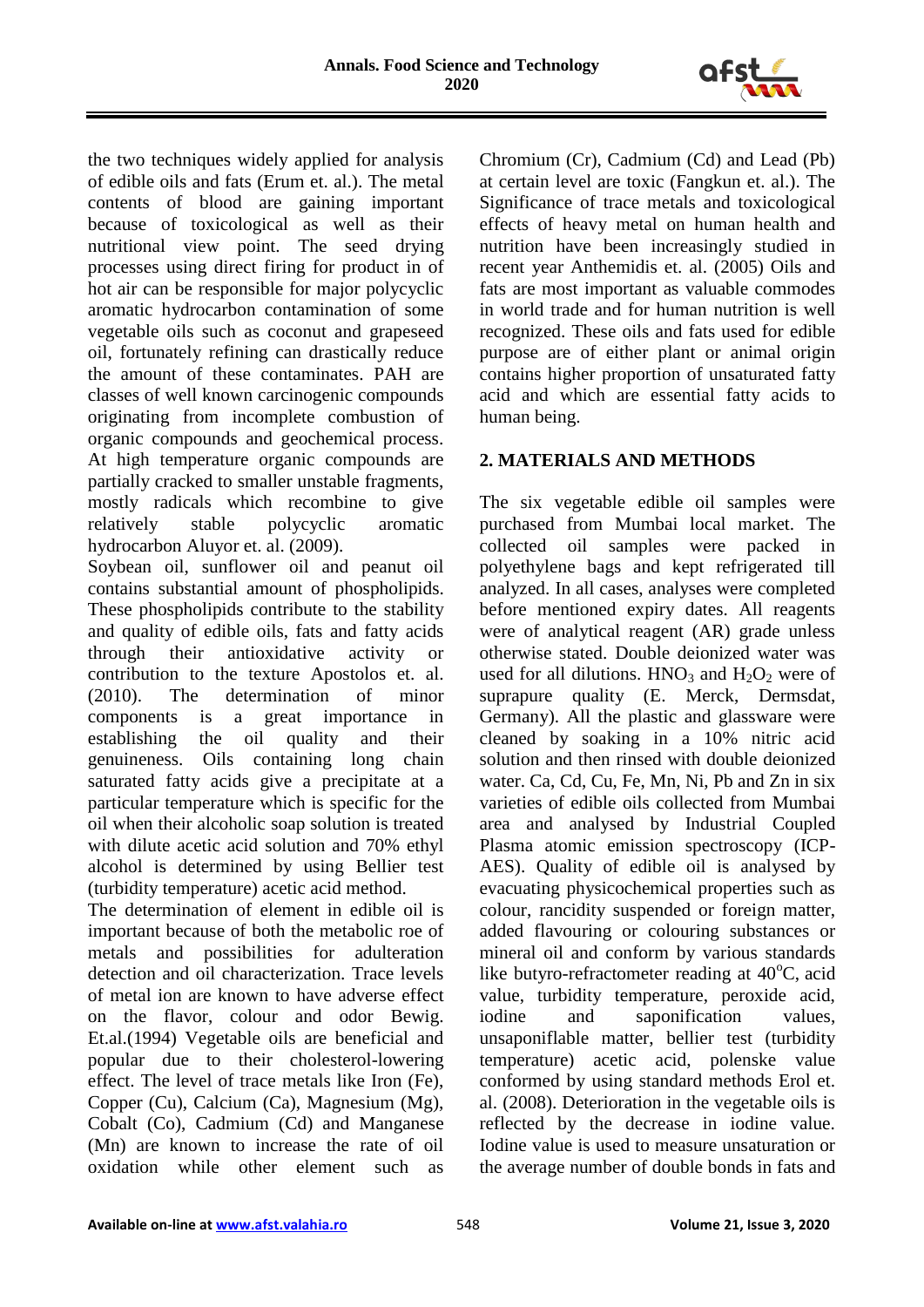

oils. It is defined as the number of grams of iodine that could be added to 100 g of oil, which is measured with the FSSAI.

## **3. RESULTS AND DISCUSSION**

All samples clear transparent liquids, normal free from extraneous matter and rancidity.

#### **The Iodine Value:**

The iodine value is an important characteristic of oils as it indicates the proportion of unsaturated fatty acids present. The iodine value difference arises from the differences in fatty acid composition of these oils. Thus about 95% of the fatty acids in coconut oil are saturated. Sunflower oil, about 70% PUFA, has a high iodine number, and soyabean oil, rich in the monounsaturated oleic acid, has a moderately high iodine number. Oxidation of the oils depend on number of double bond, decrease in the number of double bonds less is the iodine value. These low iodine values may have contributed to its greater oxidative storage stability. The oxidative and chemical changes in oils during storage are characterized by an increase in free fatty acid contents and a decrease in the total unsaturation of oils. The observed iodine values for selected six edible vegetable oil are as shown in table 1. The iodine value in palm oil and groundnut oil is higher than standard so these two oils does not conforms as per FSSAI (2015).

**Table 1**: Determination of Iodine value in selected edible oils

| Type of oil    | <b>Iodine value</b> | <b>Recommended</b><br>standards |
|----------------|---------------------|---------------------------------|
| Palm oil       | 60.47               | 46-56                           |
| Sunflower oil  | 124.15              | 100-145                         |
| Coconut oil    | 7.63                | $7.5 - 10$                      |
| Soyabean oil   | 131.31              | 120-141                         |
| Mustard oil    | 108.22              | 96-112                          |
| Ground nut oil | 99.77               | 85-99                           |

#### **The Acid value:**

We have seen that the calculated value (observed value) shows deviation from corresponding standard value. The maximum deviation gives the direct consequences of more oxidation of given oil. That means that the given oil is not in a standard form but they have been oxidized. The observed acid values for selected six edible vegetable oil is as shown in table 2.

**Table 2**: Determination of Acid value in selected edible oils

| <b>Type of oil</b> | Acid<br>value<br>(%) | Standards as per FSAS<br>regulations 2011<br>(%) |
|--------------------|----------------------|--------------------------------------------------|
| Palm oil           | 1.35                 | 10                                               |
| Sunflower oil      | 0.21                 | $6.0$ (0.5% for refined oil)                     |
| Coconut oil        | 1.84                 | 6.0                                              |
| Soyabean oil       | 0.23                 | $6.0$ (0.5% for refined oil)                     |
| Mustard oil        | 0.69                 | 6.0                                              |
| Ground nut oil     | 0.34                 | 6.0                                              |

The more the deviation in acid value the less the good quality of oil. This contamination of oil may be due to long time storage of the sample in non-evacuated container with less precaution. The result gives bitter taste and pungent smell. If we use such contaminated oil for our daily and domestic, it will cause the illness and take very long time to recover. The acid value is a measure of the amount of fatty acids which have been liberated by hydrolysis from the glycerides due to the action of moisture, temperature and/or lypolytic enzyme lipase.

#### **The Butyro-refractometer readings:**

Refractive index of oils increases with the increase in unsaturation and also chain length of fatty acids. The observed BR readings and respective refractive index for edible vegetable oil shown in table 3. It is observed that the butyro-refractometer readings for palm oil, coconut oil and groundnut oil are higher therefore these oil samples does not conforms as per food safety and standard.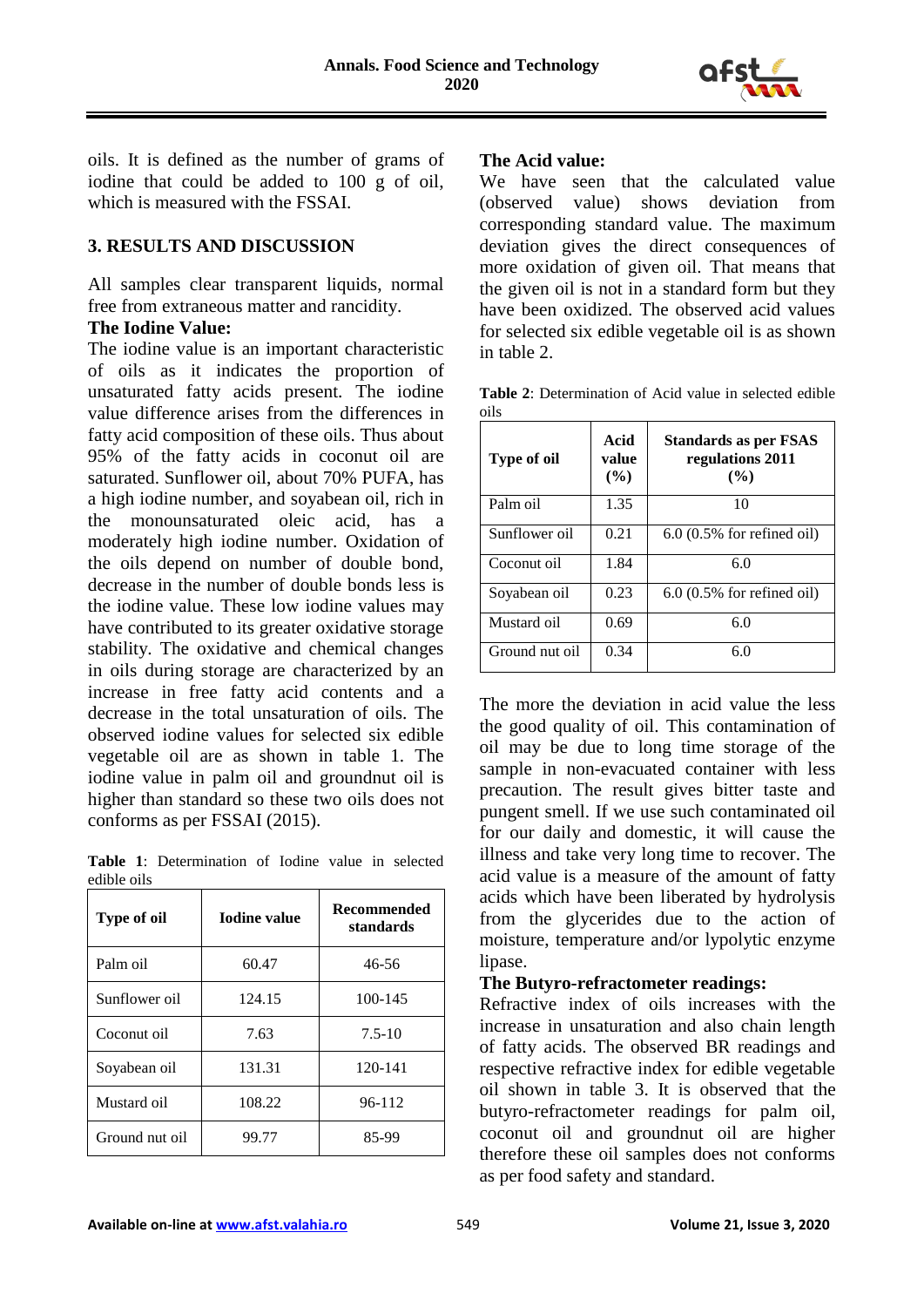

|                   | <b>Butyro-refractometer</b> | Standards as<br>per FSAS   |                     |
|-------------------|-----------------------------|----------------------------|---------------------|
| Type of oil       | reading                     | Refractive<br>index $(nD)$ | regulations<br>2011 |
| Palm oil          | 44.4 at $50^0C$             | 1.4555                     | $35.5 - 44.0$       |
| Sunflower oil     | 60.6 at $40^0C$             | 1.4663                     | $57.1 - 65.0$       |
| Coconut oil       | 35.8 at $40^0C$             | 1.4494                     | $34.0 - 35.5$       |
| Soyabean oil      | 60.8 at $40^0C$             | 1.4494                     | $58.5 - 68.0$       |
| Mustard oil       | 60.5 at $40^0C$             | 1.4492                     | $58.0 - 60.5$       |
| Ground nut<br>oil | 58.3 at $40^0C$             | 1.4648                     | 54-57.1             |

**Table 3**: Determination of **Butyro-refractometer readings and refractive index** of selected edible oils

#### **The saponification value of edible vegetable oils**

Saponification value is an index of average molecular mass of fatty acid in the oil sample. The saponification for the oil samples in following table showed for various edible vegetable oils. The values are below the expected range of standard values as specified by FSSAI regulation 2011 .The lower value of saponification values suggest that the mean molecular weight of fatty acids is lower or that the number of ester bonds is less. The saponification value is an index of mean molecular weight of the fatty acids of glycerides comprising a fat. Lower the saponification value, larger the molecular weight of fatty acids in the glycerides and viceversa. The observed saponification values for selected six edible vegetable oil is as shown in table 4.

|  | Table 4: Determination of saponification value for |  |  |
|--|----------------------------------------------------|--|--|
|  | selected edible oils                               |  |  |

| Type of oil          | Saponification<br>value | Standards as per<br>regulations 2011 |
|----------------------|-------------------------|--------------------------------------|
| Palm oil             | 201.38                  | 195-205                              |
| Sunflower<br>oil     | 192.31                  | 188-194                              |
| Coconut oil          | 254.58                  | 250                                  |
| Soyabean oil         | 194.01                  | 189-195                              |
| Mustard oil          | 173.58                  | 168-175                              |
| Ground<br>nut<br>oil | 190.68                  | 188-196                              |

#### **Unsaponificable value**

Many vegetable oils present interest in amounts of

carotenoids, phytosterols, tocopherols and phenolic compounds, known as the unsaponifiable matter shown in table 5. Tocopherols have vitamin and antioxidative properties that provide them with food importance. Application of natural antioxidants such as tocopherols has been increasingly growing due to their ability in neutralizing free radicals and carcinogenic effects of synthetic antioxidants. The antioxidant properties and the many health benefits resulting from the use of unsaponifiable matter and its derivatives in foods and health supplements have raised an immense amount of interest in the industry. The unsaponifiable matter is defined as the substances soluble in an oil which after saponification are insoluble in water but soluble in the solvent used for the determination. It includes lipids of natural origin such as sterols, higher aliphatic alcohols, pigments, vitamins and hydrocarbons as well as any foreign organic matter non volatile at 100°C e.g (mineral oil) which may be present. USM content in edible oils were determined 0.56 and 0.62% respectively.

**Table 5**: Determination of unsaponiflable value for selected edible oils

| <b>Type of oil</b> | <b>Unsaponiflable</b><br>matter<br>$($ %) | Standards as<br>per FSAS<br>regulations<br>2011(%) |
|--------------------|-------------------------------------------|----------------------------------------------------|
| Palm oil           | 0.62                                      | $1-2$                                              |
| Sunflower oil      | 0.59                                      | 1.5                                                |
| Coconut oil        | 0.56                                      | 1.0                                                |
| Soyabean oil       | 0.56                                      | 2.5                                                |
| Mustard oil        | 0.61                                      | 1.2                                                |
| Ground nut oil     | 0.61                                      | 1.0                                                |

Bellier Test (Turbidity Temperature – acetic acid method): It is observed that turbidity temperature is higher in mustard oil and lower in groundnut oil were as palm oil result match with literature value. The peroxide value was also found to increase with the storage time, temperature and contact with air of the oil samples The peroxide value determines the extent to which the oil has undergone rancidity. It is observed that Halphen test for groundnut is positive as per standard it should be negative otherwise it is harmful to human health.

Comparative chart and graphically represents physicochemical properties of selected vegetable edible oil is as follows.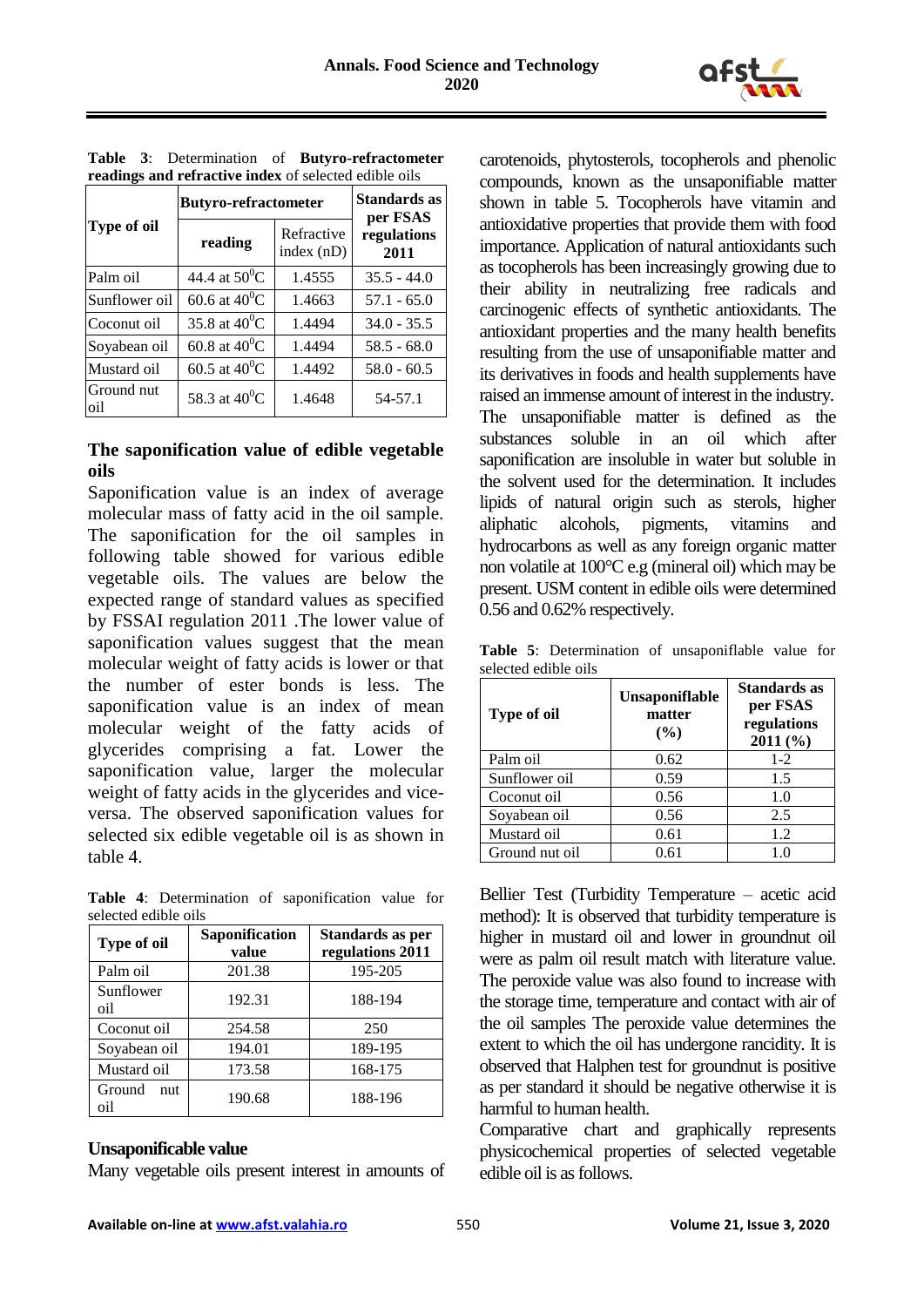

| Samples          | Palm oil | Sunflower oil | Coconut oil | Soyabean oil | Ground nut oil | Mustard oil |
|------------------|----------|---------------|-------------|--------------|----------------|-------------|
| <b>BR</b>        | 44.4     | 60.6          | 38.8        | 60.8         | 58.3           | 60.5        |
| SV               | 201.38   | 192.31        | 254.58      | 194.01       | 190.68         | 173.58      |
| IV               | 60.47    | 124.15        | 7.63        | 131.31       | 99.77          | 108.22      |
| $\text{usm } \%$ | 0.62     | 0.59          | 0.56        | 0.56         | 0.61           | 0.61        |
| Av               | 1.35     | 0.21          | l.84        | 0.23         | 0.31           | 0.69        |

# **Plot of physicochemical parameters of edible oils**



#### **Determination of heavy metals content in six edible oil:**

The concentration of heavy metals in vegetable oils is an important criterion for the assessment of oil qualities with regard to freshness, keeping properties, storage and their influence on human nutrition and health. Trace heavy metals in vegetable oil are known to have effect on the rate of oxidation. Among all determined heavy metals, iron was found to be the dominant elemental ion followed by zinc and copper. The FAO/WHO has set a limit for heavy metals intakes based on body weight. For an average adult (60 kg body weight), the provisional tolerable daily intake (PTDI) for copper, zinc, iron and lead are 3 mg, 60 mg, 48 mg and  $214 \lg g$  1, respectively (FAO/WHO 1999).

The minimum and maximum iron levels observed were 0.01 ppm 11.13 ppm mustard oil and coconut oil. The cadmium nickel, lead and manganese levels observed in our oil

samples was lower than 0.01 ppm. The percentage of the recommended daily allowance (RDA) for calcium is based on a 1000 mg RDA level for a mature adult.

### **Health risk assessment of heavy metals in oils and fats.**

**Copper:** Copper is essential for good health but very high intake can cause adverse health problems such as liver and kidney damage. Copper deficiency leads to hypochromic anemia, leucopenia and osteoporosis in children. Minimum and maximum values of copper in our samples were 0.01 and 0.365 ppm in Sunflower oil and mustard oil.

**Zinc**: Zinc is known to the involved in most metabolic pathways in humans and zinc deficiency can lead to lose of appetite, growth retardation, skin changes and immunological abnormalities. The zinc content of the samples range from 0.01 and 0.973 ppm. Groundnut oil and sunflower oil has lower and palm oil and soyabean oil has higher as compare to others.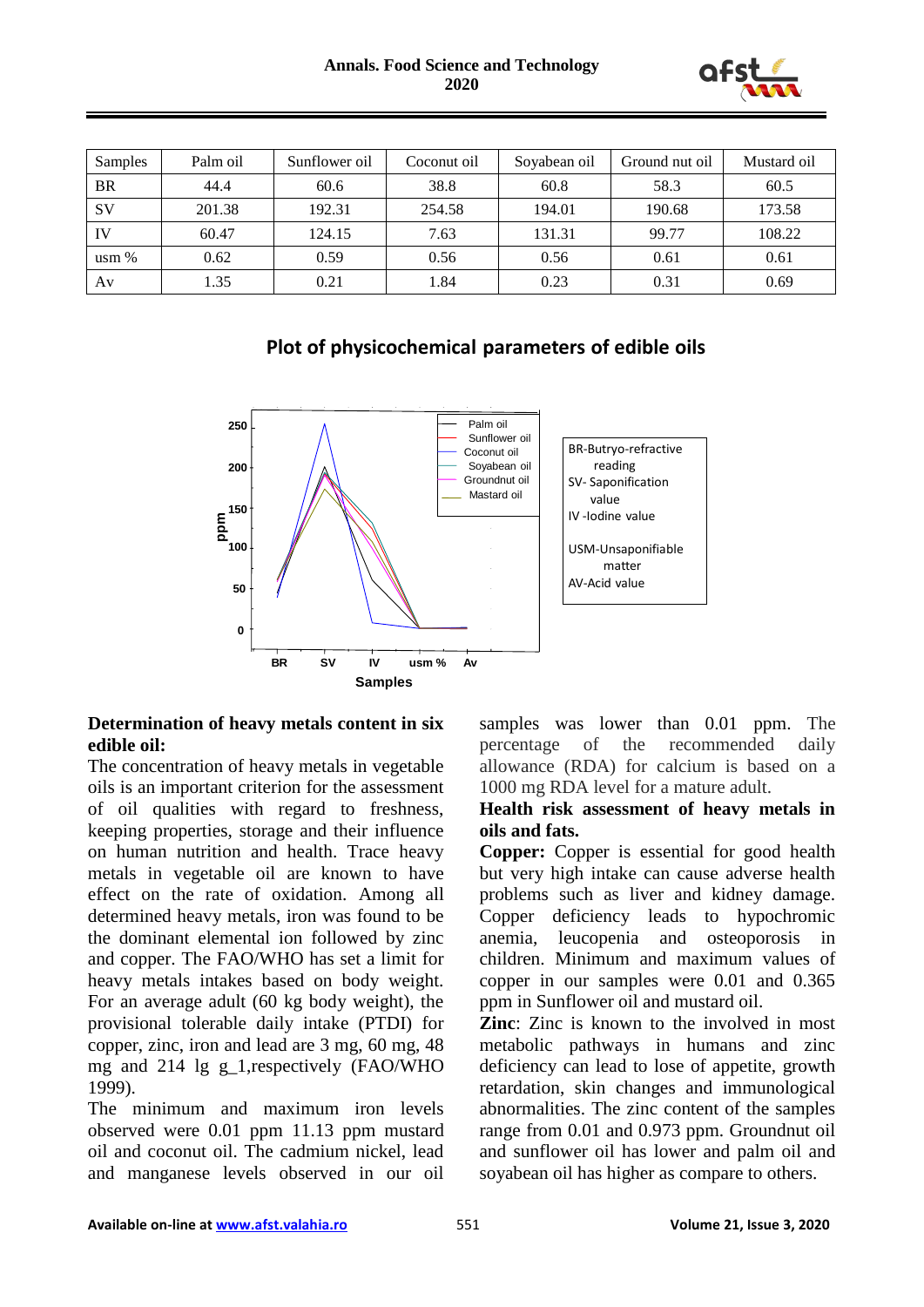

**Manganese:** The Manganese content was lower than 0.01ppm in all oil samples. The deficiency of manganese can produce severe skeletal and reproductive abnormalities in mammals. High doses of manganese produce adverse effect primarily on the lungs and on the brain. The WHO recommended 2-9 mg per day for an adult (World Health Organization, 1994).

**Nickel:** Trace amounts of nickel may be beneficial as an activator of some enzyme systems, but its toxicity is higher levels is more prominent. The nickel content in all selected oil samples is lower than 0.01ppm.

**Cadmium:** The cadmium content in all selected oil samples is lower than 0.01ppm. Cadmium is highly toxic metal with a natural occurrence in soil, but it is also spread in the sample during transporting and storage. Excessive cadmium exposure may harmful to human health.

**Lead:** Lead creates health disorders such as sleeplessness, tiredness, hear and weight loss. WHO has established a provisional tolerable weekly intake for lead of  $0.025$  mg.kg $^{-1}$  of body weight (World Health Organisation, 1993). The lead content in all selected oil samples is lower than 0.01ppm. Lead is similar to cadmium that has no beneficial role in human metabolism, producing progressive toxicity. Lead creates health disorders such as sleeplessness, tiredness, hear and weight loss.

**Iron:** The minimum and maximum iron levels observed were 0.01 ppm in sunflower oil and 11.13 ppm in coconut oil. It is known that adequate iron in a diet is very important for decreasing the incidence of anemia. Fe deficiency is frequently associated with anemia and, thus, reduces working capacity and impaired intellectual. High concentrations of iron may lead to tissue damage, as a result of the formation of free radicals.

Intake of elements for food consumption is dependent on the elements concentrations in food and amount of food consumed. In this study, we attempted to evaluate the possible health threats from the consumption of edible vegetable oils from in India.

## **4. CONCLUSION**

The results suggested that significant differences existed in some important test and in some element concentration among different varieties of edible vegetable oil. Groundnut oil, palm oil, coconut shows BR readings and Iodine value higher than standard so this sample is not conform as per food safety and standard. Eight heavy metals (Cu, Zn, Fe, Mn, Cd, Ni, Pb and Ca) in six varieties of edible vegetable oils collected from Mumbai area and determined by Industrial Coupled Plasma atomic emission spectroscopy (ICP-AES) at IIT Bombay. Elements such as Copper, Zinc, Iron, Mn are essential elements since they play an important role in the biological system. The present research may be forwarded in many aspects not only to enhance the quality of oil but also give public awareness not to expose edible oils to high temperatures for long periods many times. So people should choose proper edible oil based on an individual health condition. However, the estimated intakes of Ca,Cu, Zn, Fe, Mn and Ni, from daily consumption of 25 g or weekly consumption of 175 g of the investigated edible vegetable oils should pose no risk to human health.

**Acknowledgement**: The authors would like to thank the IIT Bombay for providing ICP- AAS for heavy metal and State Public Health Laboratory, Pume for poviding physicochemical parameters. Author also thanks to Principal of KBP College for providing laboratory facilities.

## **5. REFERENCES**

- [1]. Nikolaos S. Thomaidis, Constantnos A.Georgiou, (1999) *Edible oil analysis by flow injection,* Laboratory automation and Information Management, 34: 101-114.
- [2]. Justyna Gromadzka, Waldemar Wardencki, (2011) *Trends in edible vegetable oils analysis, Part B. Application of different analytical Techniques,* Polish Journal of Food and Nutrition Sciences, 61(2): 89-99.
- [3]. Erum Zahir, Rehama Saeed, Mehwish Abdul Hameed, Ajun Yousuf,(2017) *Study of physicochemical properties of edible oil and evalution of frying oil quality by Fourier*